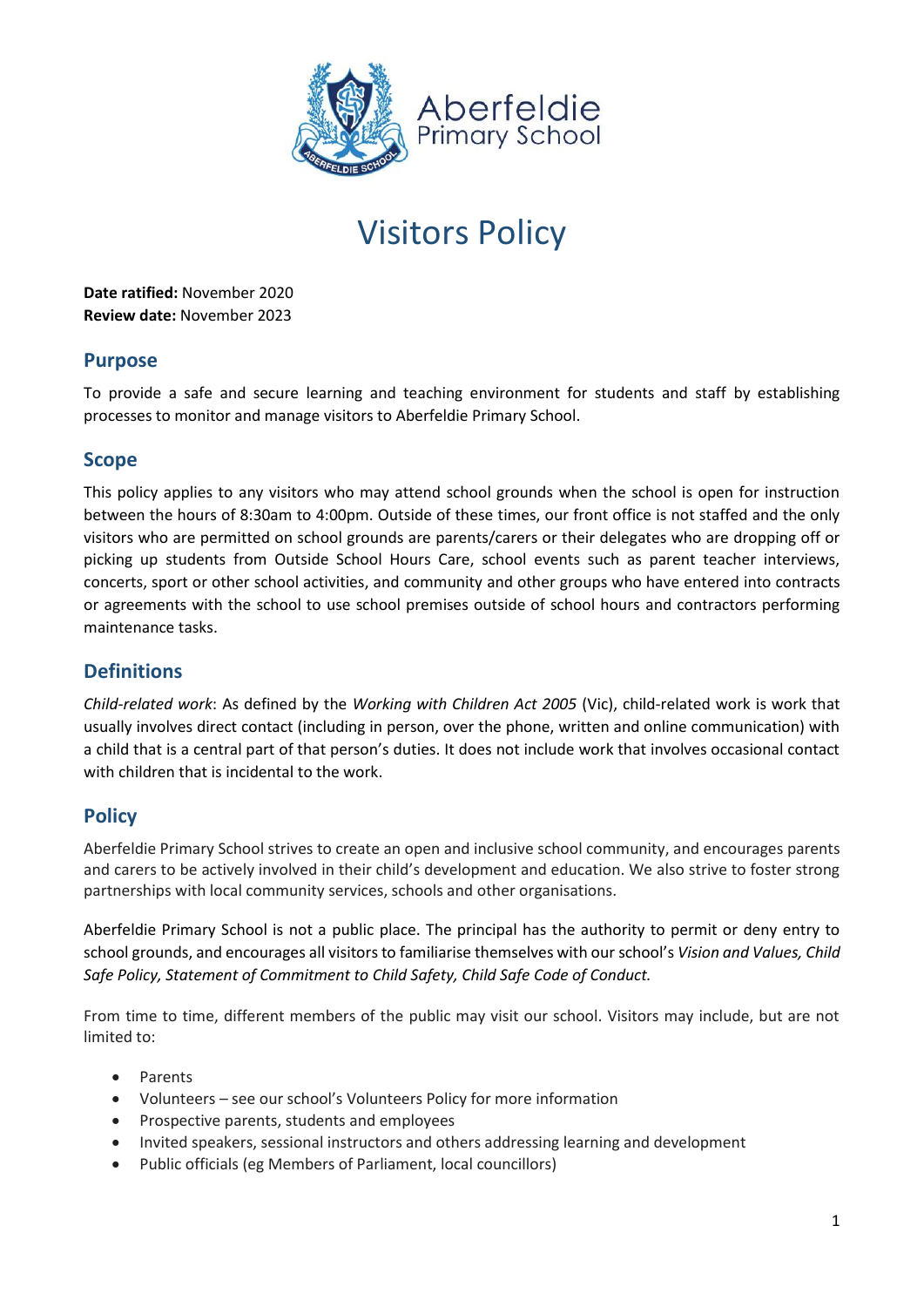- Persons conducting business eg: uniform suppliers, booksellers, official school photographers, commercial salespeople
- Tradespeople
- Children's services agencies
- Talent scouts
- Department of Health and Human Services workers
- Victoria Police
- Persons authorised to enter school premises (eg Worksafe inspectors, health officers etc)
- Other Department of Education and Training staff (including allied health staff) or contractors
- NDIS therapists or other allied health or health practitioners

#### **Sign in procedure**

All visitors to Aberfeldie Primary School are required to report to the school office on arrival (see exceptions below in relation to parents/carers). Visitors must

- Record their name, signature, date and time of visit and purpose of visit in the visitors' book or on a device linked to Compass.
- Provide proof of identification to office staff upon request
- Produce their valid Working with Children Check where required by this policy (see below)
- Wear a visitor's lanyard/name tag at all times
- Follow instruction from school staff and abide by all relevant policies relating to appropriate conduct on school grounds including Child Safety Code of Conduct and the following found on the Policy and Advisory Library website - Sexual Harassment Policy, Workplace Bullying Policy, Respectful Workplaces[. https://www2.education.vic.gov.au/pal](https://www2.education.vic.gov.au/pal)
- Return to the office upon departure, sign out and return visitor's lanyard/name tag.

Aberfeldie Primary School will ensure that our school's Child Safety Code of Conduct/Child Safety Statement of Commitment are available and visible to visitors when they sign in.

#### **Requirements for visitors to produce a valid Working with Children Check card**

For working with Children Check (WWW Check) and other suitability check requirements relating to parents/carers and other volunteers working with students please see our Volunteers Policy.

All visitors who are engaged in **child-related work** (see definition above) must have a valid WWC Check.

In some circumstances, visitors to Aberfeldie Primary School who are **not** engaged in child-related work will also be required to produce a valid WWC Check depending on the particular circumstances of their visit. For example, Aberfeldie Primary School will require a valid WWC Check for:

- **visitors who will be working regularly with children** during the time they are visiting, even though direct contact with children is not a central part of their normal duties
- **visitors (e.g. contractors)**, who will regularly be performing work at the school and in circumstances where they will be performing their work in an area where they will be unsupervised and around children.

Further background checks, including references, may also be requested at the discretion of the principal.

Visitors who will be working in areas away from students (e.g. a visiting auditor who will be located in the front office with administration staff) or who will be supervised and accompanied by a staff member during their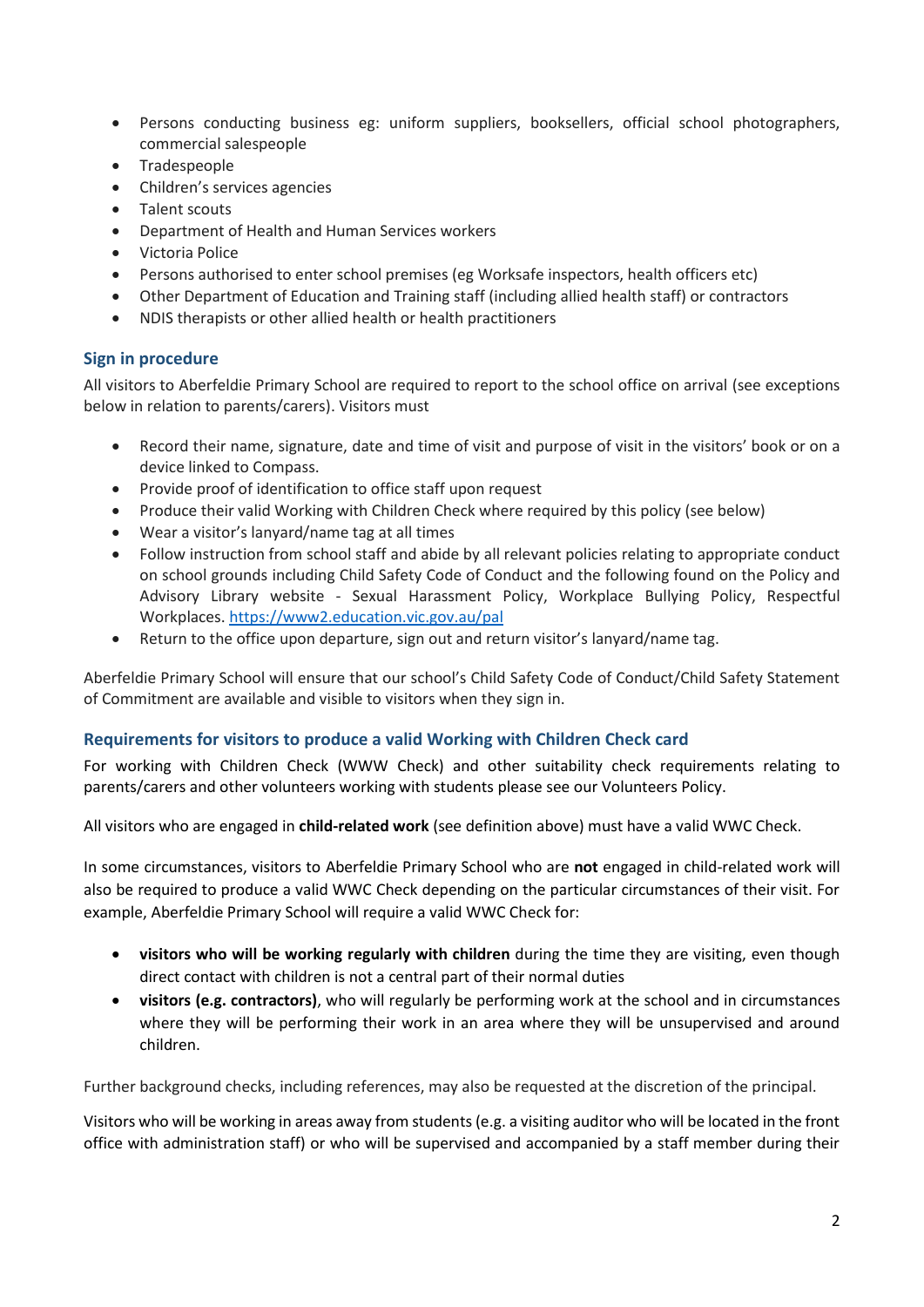visit (e.g. a Member of Parliament, a journalist, a prospective parent on a school tour) will not be required to have a WWC Check.

Sworn Victoria Police officers or sworn Australian Federal Police officers are exempt from requiring a WWC Check, but may be asked to verify that they are sworn officers by providing proof of identification.

#### **Invited speakers and presenters**

On occasion, Aberfeldie Primary School may invite external speakers or providers to deliver incursions, presentations, workshops and special programs for our students. Consistent with Department of Education and Training requirements, Aberfeldie Primary School will:

- ensure that the content of presentations and programs by external providers contributes to the educational development of our students and is consistent with curriculum objectives
- ensure that any proposed visit, programs or content delivered by visitors complies with the requirement that education in Victorian government schools is secular and is consistent with the values of public education, Department policies and the *Education and Training Reform Act 2006* (Vic). In particular, programs delivered by visitors are to be delivered in a manner that supports and promotes the principles and practice of Australian democracy including a commitment to:
	- o elected government
	- o the rule of law
	- o equal rights for all before the law
	- o freedom of religion, speech and association
	- o the values of openness and tolerance
	- o respect the range of views held by students and their families.

#### **Parent visitors**

We understand that there may occasionally be a reason why a parent or carer may want to speak to or see their child at school, during school hours.

If there is a particular pressing or unavoidable issue that cannot wait until the end of the school day, we ask that parents or carers call the school office to make the request to speak to or see their child during school hours.

We also ask that parents avoid arranging to visit their children at school wherever possible, as this can cause inappropriate disruptions to the school day.

All parents or carers who visit our school during school hours, other than for the purposes of school pick-ups and drop offs or for specific school events (eg parent teacher interviews, concerts, assemblies etc), are required to sign in as a visitor at the school office.

#### **Other visitors**

All business operators, tradespeople and other visitors attending the school to conduct work must report to the school office upon arrival for instruction and follow the sign in procedure outlined above.

#### **Related policies and resources**

Aberfeldie Primary School Volunteers Policy, Statement of Commitment to Child Safety/Child Safety policy, Child Safety Code of Conduct all located in the [policy section of the Aberfeldie Primary School Website.](http://www.aberfeldieps.vic.edu.au/about.php?id=13)

Aberfeldie Primary Schoo[l Vision and Values.](http://www.aberfeldieps.vic.edu.au/about.php?id=14)